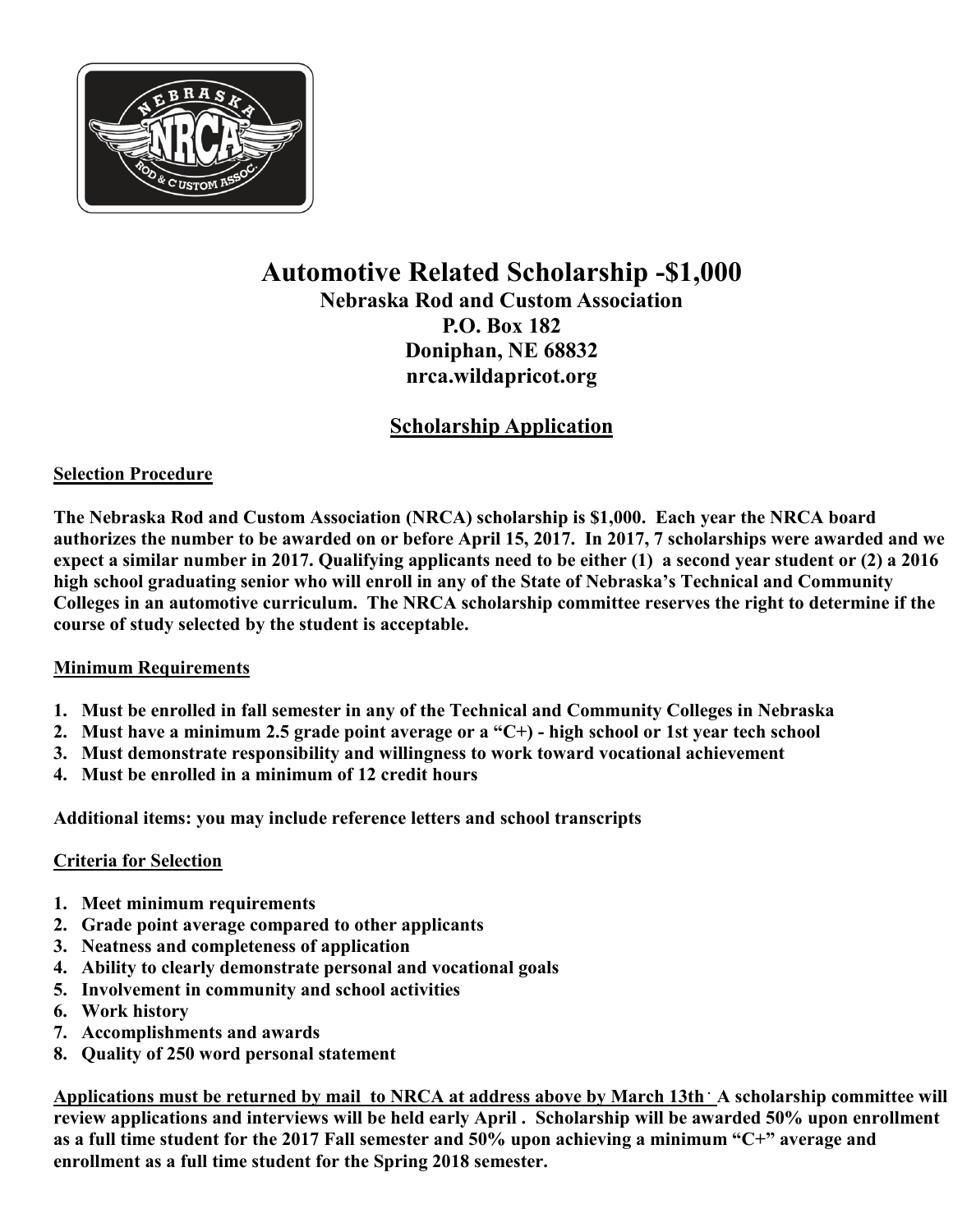## **NRCA Scholarship Instructions**

- **Must complete the entire application form**  $\bullet$
- **All materials submitted should be stapled to the application, including your personal statement,**   $\bullet$ **letters of reference, or other items you feel uniquely qualifies you.**
- **Must be received by NRCA by March 13th**  $\bullet$

| Student's full name                                                              |  |                                                     |
|----------------------------------------------------------------------------------|--|-----------------------------------------------------|
| Social Security number _____ _____ _______ Date of Birth _______________________ |  |                                                     |
|                                                                                  |  |                                                     |
| $City$ $\longrightarrow$ $State$ $\longrightarrow$ $Zip$ $\longrightarrow$       |  |                                                     |
|                                                                                  |  |                                                     |
| High School attended Graduation Graduation year                                  |  |                                                     |
| Grade Point Average _________________ - or enclose a transcript                  |  |                                                     |
|                                                                                  |  |                                                     |
| Curriculum _____________________                                                 |  | GPA - include a copy of your tech school transcript |

# **Academic Honors: (list anything you feel applies)**